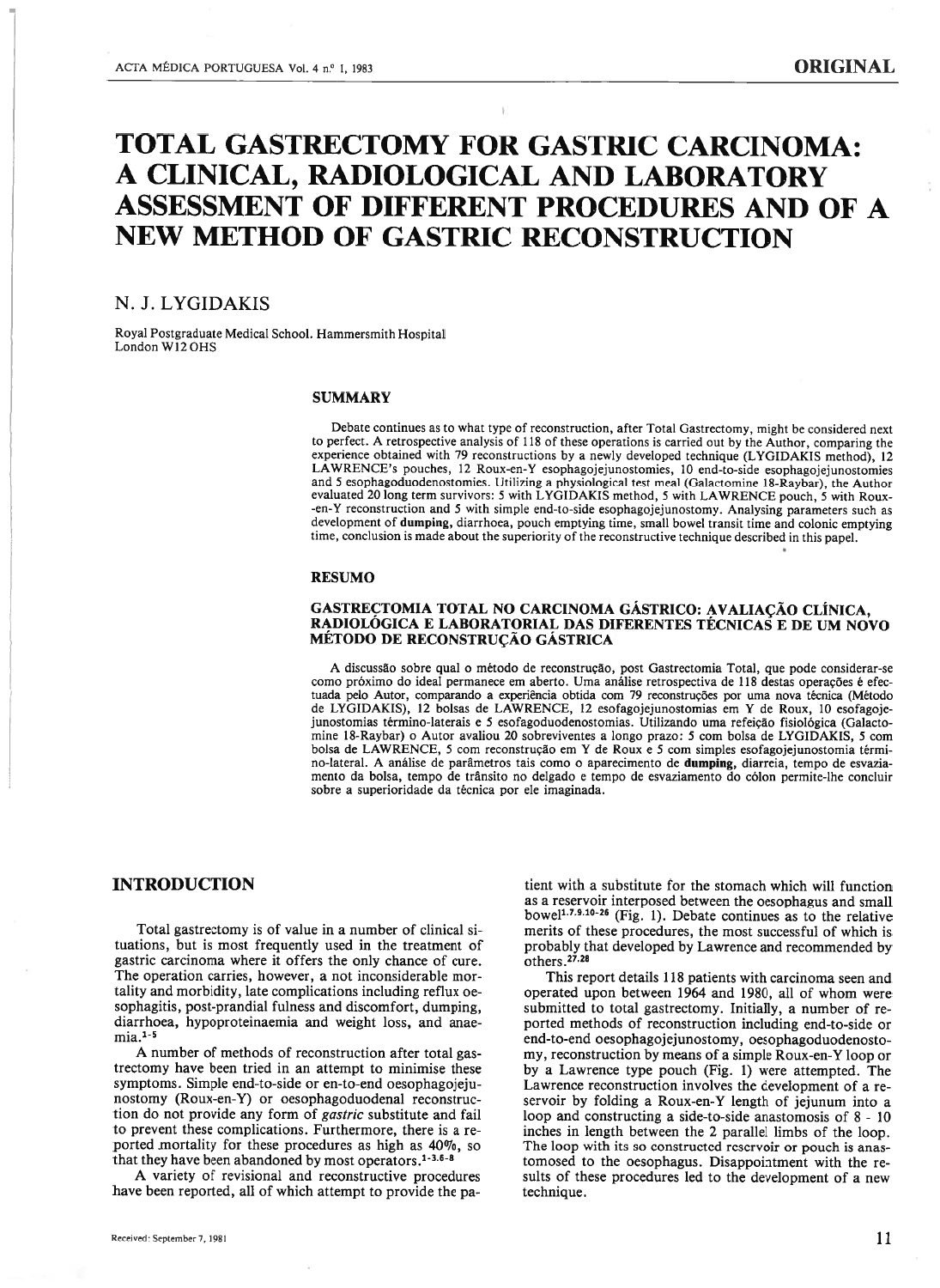

**TOLLEY DOHERTY** 

FIG. 1 — Different methods of gastric reconstruction after total gastrectomy.

# MATERIALS AND METHODS

During the years 1964 to 1980 inclusive, 118 patients with histologically proven gastric cancer, located in the cardia or upper body of the stomach, were submitted to total gastrectomy (Table 1).

There were 80 men and 38 women (age range 26 - 70 years, mean 63 years). Presentation was usually with miid to severe dyspepsia of recent onset, fatigue and malaise, and ali patients suffered from anorexia and weight ioss. The length of history ranged from <sup>6</sup> months to <sup>a</sup> maximum of one year. Overt gastrointestinal bleeding was not unusual and indeed occurred as melaena in 33 cases.

Investigations inciuded <sup>a</sup> barium meal study in ali pa tients and gastroscopy in the most recent 85 cases. Gastric secretory studies were not performed. Routine haematolo gical tests, serum iron and liver function tests (including serum proteins) were performed in ali patients.

In ali patients, the specimens removed were sent for his tologicai evaluation. Post-operativeiy the surviving patients were foliowed, the survival period ranging from one to <sup>14</sup> years (Table 2). Thus, one year after operation 106 patients were still alive. At follow-up a history was taken, including <sup>a</sup> detailed history of abdominal pain, anorexia, abdominal fulness, post-cibal discomfort, regurgitation and dumping. A physical examination was carried out and ali the survi ving patients wêre weighed, <sup>a</sup> comparison being made bet ween post-operative weight at intervals (initially at 2 month intervals), pre-operative weight and the pre-illness weight as obtained from the history. These findings were assessed each year and for 14 years in ali surviving patients.

In addition in <sup>20</sup> patients from those who survived, <sup>a</sup> physiological test meal was carried out 6 months and 1, 2, 5 and 6 years post-operatively. There were included 5 patients who had a Lawrence type of reconstruction, 5 with a Roux-en-Y reconstruction, and 5 with <sup>a</sup> simpie end-to-end oesophagojejunostomy. As <sup>a</sup> physiological test meal <sup>a</sup> mix ture of Raybar, <sup>a</sup> barium suspension that is resistant to fio culation and Galactomine-18 which is a solution of various basic food ingredients was used. The test meal was carried out for an assessment of the reservoir emptying time, small bowel moiity and any potential relation with the ocurrence of dumping, diarrhoea, or post-cibai fullness.

Galactomine-18 (Cow and Gate) was used as the food component of the test meal. One hundred grams of Galac tomine-18 contains 18gr of protein, 14.4 gr of fat in the form of vegetable oil, 58.3 gr of liquid glucose and 3.5 gr of various mineral salts. The test meal was prepared by mixing 100 gr of Galactomine-18 with water and adding 150 mi of Raybar. The result is <sup>a</sup> thick creamy mixture with <sup>a</sup> total vo lume of 250 mi and containing <sup>a</sup> good balance of the nor mal food components. The osmolality of the mixture is 520 mosmol/kg which is hypertonic, but within the range of os molaiity expected from stomach contents after <sup>a</sup> standard meal. The patients were standing during the test meai, which was taken by use of <sup>a</sup> spoon. The upper alimentary tract was radiographicaiiy screened during ingestion of the meai and appropriate undercouch radiographs were expo sed. Standard overcouch radiographs of the abdomen were then taken with the patient lying supine immediately after the meai and 15', 30', 45', 60', 75', 120', 180' and 240' ia ter. Radiographs were repeated after this period of time on ly in those patients in whom the meai was stili remaining in the stomach substitute. Additionai radiographs were routi nely taken in the erect position immediately and at 15' after the meal, but also in the other stated times if there were any prevailing symptoms or if fiuid leveis were present on the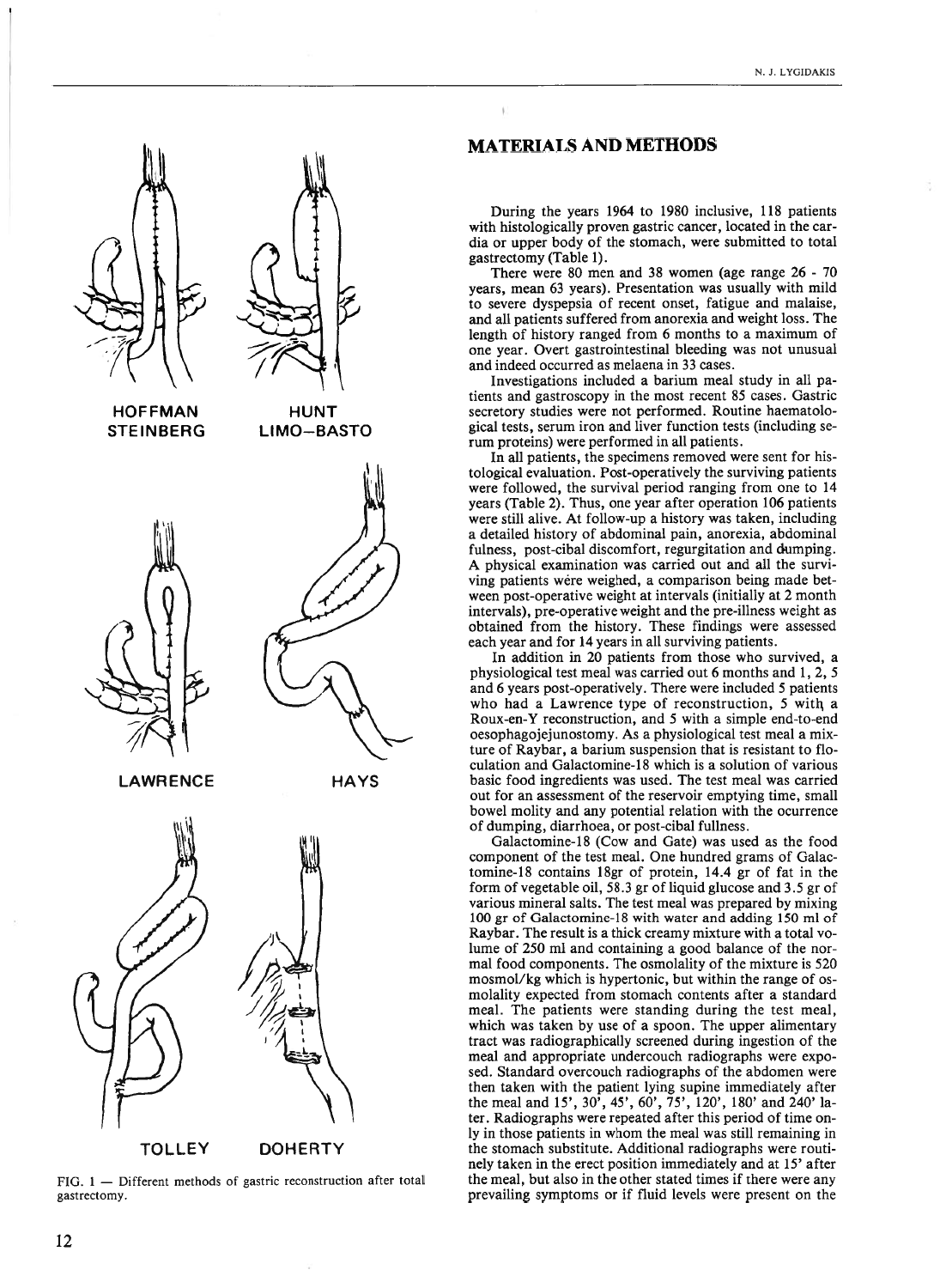### RELATION OF THE LOCALISATION OF CANCER TO THE RECONSTRUCTIVE PROCEDURE

| Location of<br>carcinome  | N <sup>o</sup> | <b>New</b><br>Method | Laurence | Roux-<br>$-en-y$ | Oesophago-<br>jejunostomy | Oesophago-<br>duodenostomy |
|---------------------------|----------------|----------------------|----------|------------------|---------------------------|----------------------------|
| Oesophagogastric junction | 51             | 29                   | 5        |                  |                           | 3                          |
| Cardia                    | 28             | 20                   | 4        | $\mathbf{2}$     |                           |                            |
| Body of stomach           | 39             | 30                   | 3        | 3                | 2                         |                            |
| <b>TOTAL</b>              | 118            | 79                   | 12       | 12               | 10                        | 5                          |

# TABLE 2 SURVIVAL OVER 14 YEARS

| Survival       | $No$ of  |  |  |
|----------------|----------|--|--|
| (Years)        | Patients |  |  |
|                | 106      |  |  |
| $\frac{2}{3}$  | 94       |  |  |
|                | 80       |  |  |
| $\frac{4}{5}$  | 64       |  |  |
|                | 17       |  |  |
| $\overline{6}$ | 16       |  |  |
| 7              | 14       |  |  |
| 8              | 12       |  |  |
| 9              | 10       |  |  |
| 10             | 10       |  |  |
| 11             | 8        |  |  |
| 12             | 7        |  |  |
| 13             | 6        |  |  |
| 14             | 6        |  |  |

preceding erect radiographs. Paramount importance was gi ven to the prompt and accurate recording of the time of on set, duration and nature of any symptoms which occurred after ingestion of the test meal. The foliowing features were recorded:

- 1) Reservoir emptying time. The reservoir was judged to be empty when only a trace of the meal remained among the jejunal rugae.
- 2) Small bowel transit time. This was the time taken for the head of the barium coiumn to reach the terminal ileum.
- 3) The presence or absense of any dilution of the meal wi thin the small bowel. The signs of dilution were an obvious thinning of the contrast density, blurring of the mucosa pattern and <sup>a</sup> fuzzy cottonwooi appearance. The most pathogenic and most pronounced evidence of excessive intraluminai fluid was the presence of fluid leveis within the small bowel.
- 4) The time of onset and the nature of any post-cibal symp toms.
- 5) Any alteration in the morphology, size and appearance of the jejunal reservoir.

# OPERATIVE TECHNIQUES

Total gastrectomy was carried out in ali patients. It was considered that <sup>a</sup> potentialiy curative operation had been carried out if there was macroscopic and histological clea rance of tumour at the resection lines, but the procedure was considered to be palliative only if tumour was not completeiy cleared at surgey, or subsequently shown to be invol ving the resection line at histological examination (Table 3).

Reconstruction was carried out in 12 patients using the Lawrence technique, in 12 by end-to-end oesophagojejunostomy, in 10 by end-to-side oesophagojejunostomy and in 5 by oesophagoduodenostomy. In the remaining 79 pa tients, reconstruction was carried out to <sup>a</sup> Roux ioop of je junum by the new method. The same technique was also used as <sup>a</sup> revisional procedure in 5 patients who were ioo sing weight and incapacitated  $2 - 3$  years after an initial Lawrence reconstruction (2 patients) or end-to-side oesophagojejunostomy (3 patients). These groups of patients are shown in Tables 4, 5, 6.

### NEW TECHNIQUE

Total gastrectomy is performed (inciuding splenectomy) except for transection of the oesophagus. The specimen is then turned upwards over the costal margin so as to bring the lower oesophagus into the field of operation for later oesophagojejunostomy. The jejunum is then divided <sup>10</sup> - 15 cm beyond the ligament of Treitz and brought up as <sup>a</sup> retro colic Roux-en-Y limb. The open end of the jejunum is then closed in 2 layers of sutures and folded upon itself in hockey-stick form over <sup>a</sup> distance of <sup>18</sup> - <sup>20</sup> cm (Figs. <sup>2</sup> and 3). Oesophagojejunostomy is then performed in 2 layers, an outer of interrupted 3/0 silk sutures and an inner layer of 2/0 continuous chromic catgut. In performing this anastomosis the posterior layer is inserted first before division of the oesophagus. After completion of the oesophagojejunos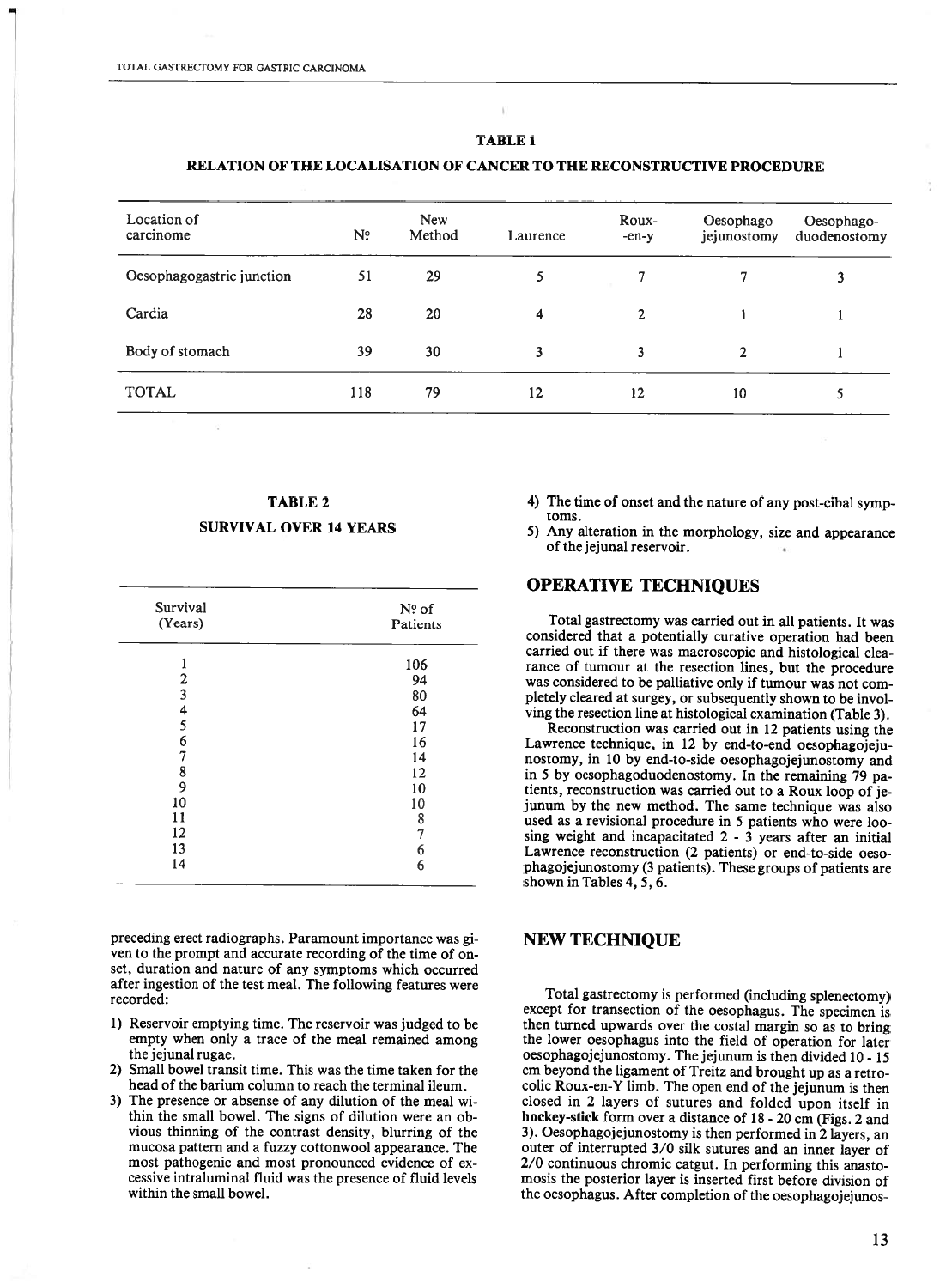$\left\vert \cdot \right\rangle$ 

# RELATION OF CURATIVE OR PALLIATIVE PROCEDURE TO THE TYPE OF RECONSTRUCTION

| Procedure             | $No$ of<br>Patients | *Curative<br>Resection | *Palliative<br>Resection |
|-----------------------|---------------------|------------------------|--------------------------|
| New method            | 79                  | 59                     | 20                       |
| Laurence              | 12                  | 10                     | 2                        |
| Roux-en-y             | 12                  | 9                      |                          |
| Oesophagojejunostomy  | 10                  |                        |                          |
| Oesophagoduodenostomy | 5                   |                        | 0                        |
| <b>TOTAL</b>          | 118                 | 90                     | 28                       |

\*Curatjve Resection — Macroscopic and histological clearance of tumour at resection lines

\*Palliative Resection — Tumour not cleared at surgery or histologically present at resection line

#### TABLE 4

# OPERATIVE GROUPS

|                        | Primary<br>. Operation           | Revisional<br>Surgery |  |
|------------------------|----------------------------------|-----------------------|--|
| New method (Lygidakis) | 79                               | 5                     |  |
| Laurence               | $12 \overline{ }$<br>(2 revised) | 0                     |  |
| Roux-en-y              | 12                               | 0                     |  |
| Oesophagojejunostomy   | 10<br>(3 revised)                | 0                     |  |
| Oesophagoduodenostomy  | 5                                | 0                     |  |
|                        | 118                              | 5                     |  |

#### TABLE 5

# PRE-OPERATIVE DIAGNOSIS IN 18 PATIENTS WITH GASTRIC CANCER

|                         | $No$ of<br>Cases | Correct | Equivocal/<br>Incorrect |
|-------------------------|------------------|---------|-------------------------|
| Barium meal             | 118              | 85      | 33                      |
| Gastroscopy (Visual)    | 85               | 80      |                         |
| Gastroscopy (Histology) | 85               | 76      | Q                       |

Barium meal with or without gastroscopy/biopsy — positive diagnosis in <sup>113</sup> patients (95.7%)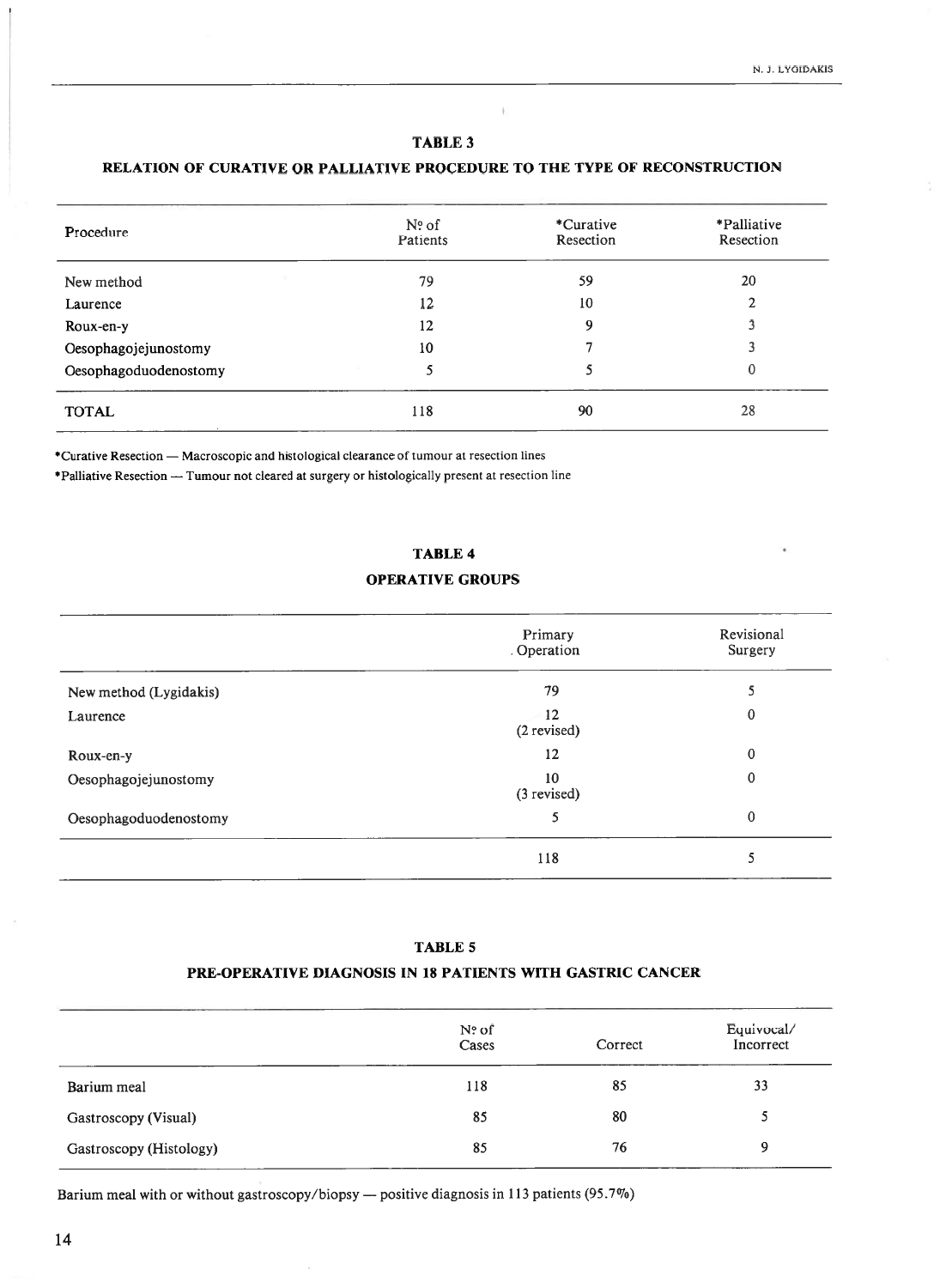#### RELATION OF THE LOCAL SPREAD OF CANCER, LYMPH NODE INVOLVEMENT AND DISTANT METASTASES TO THE TOTAL NUMBER OF PATIENTS AND TO THE PROCEDURE PERFORMED

| Local Spread<br>of Cancer | New Method<br>79 Patients | Laurence<br>12 Patients | Roux-en-y<br>12 Patients | Oesophago-<br>jejunostomy<br>10 Patients | Oesophago-<br>duodenostomy<br>5 Patients |
|---------------------------|---------------------------|-------------------------|--------------------------|------------------------------------------|------------------------------------------|
| Spleen and pancreas       | 13                        |                         |                          |                                          |                                          |
| Colon                     |                           |                         |                          |                                          |                                          |
| Liver                     |                           |                         |                          |                                          |                                          |
| Peritoneum                |                           |                         |                          |                                          |                                          |
| Lung                      |                           |                         |                          |                                          |                                          |
| Lymph nodes               | 72                        |                         |                          |                                          |                                          |

Total number of patients  $= 118$ 

FIG. 2 — Diagram to show initial dissection for new procedure. truction.

ı 2 R

FIG. 3 — Diagram to show method of anastomosis for the new procedure. Notice the long Roux-en-y limb turned on itself over a distance of some <sup>18</sup> cm, <sup>2</sup> anastomoses of <sup>4</sup> cm lenght being created with a 5 cm gap between each and between the upper of these anastomoses and the oesophagus. A total distance of approximately 60 cm is left between the oesophagojejunal anastomosis and the jeju nojejunal anastomosis, formed to complete the Roux-en-y recons

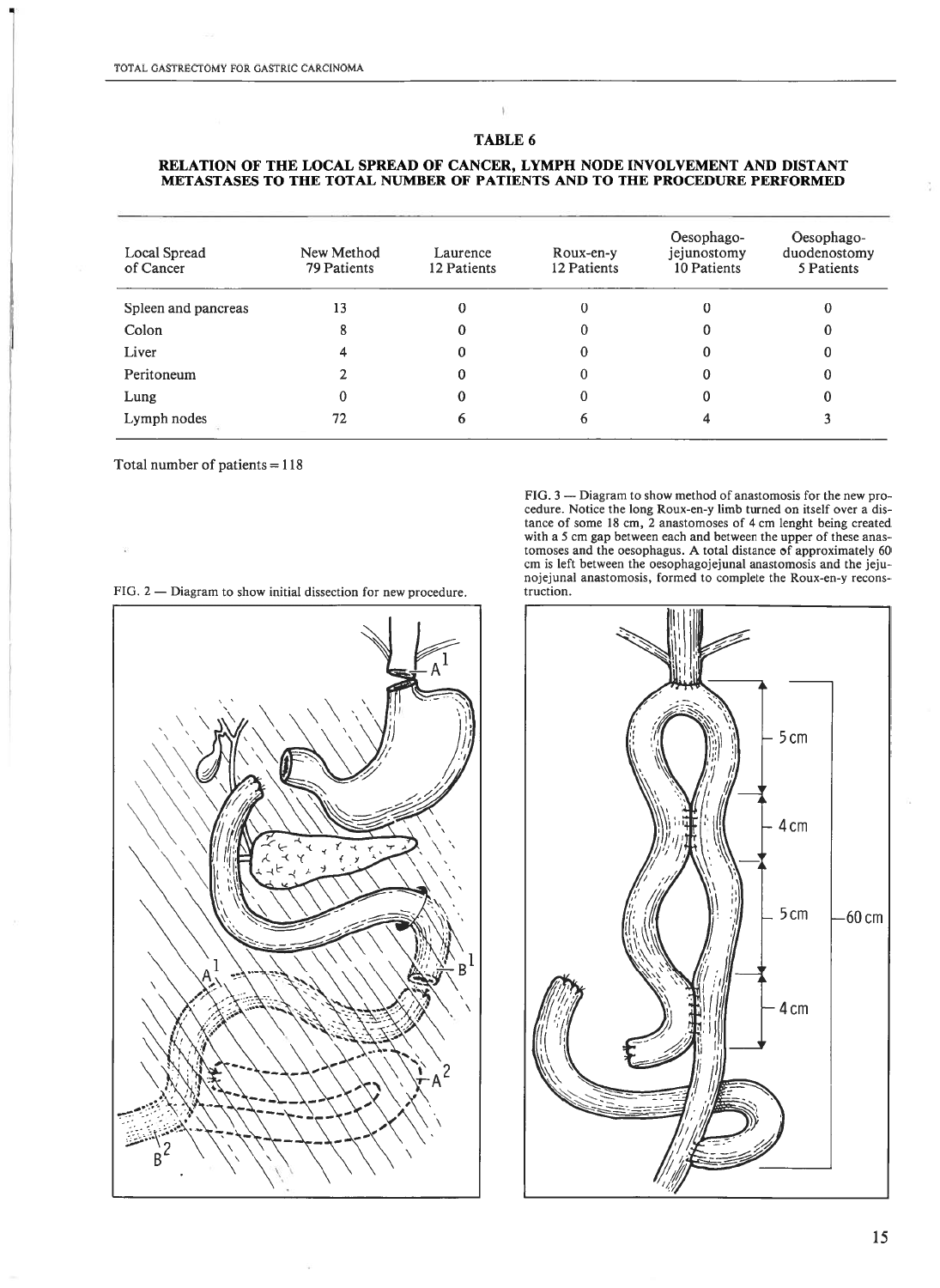tomy, an anterior fiap of the peritoneum is brought down over the suture line and tacked to the jejunum to provide support for the jejunai limb. The pouch is now created. Two side-to-side anastomoses of <sup>4</sup> cm length are made wi thin the folded portion of the jejunum, each anastomosis being separated by <sup>a</sup> distance of some <sup>5</sup> cm from each other and from the ends of the hockey-stick. These anastomoses are also created in 2 layers. No attempt is made to plicate the jejunum between these anastomoses, so as to leave the maximum opportunity for normal motility. The Roux-en-Y anastomosis is then completed leaving <sup>a</sup> <sup>50</sup> -60 cm length of jejunum between the jejuno-jejunal anastomosis and the oesophagus (Fig. 3). Mesenteric defects are closed and the abdomen is then sutured with appropriate drainage in situ.

### OPERATIVE RESULTS

The overali outcome for the entire group of patients re vealed that 106 survived primary and revisional surgery. The overall mortality was thus 10.2% and the operative mortality 9.75%. Complications occurred in 30 patients, the most significant being dehiscence of the oesophageai anastomosis which occurred in 10, ali of whom subsequen tly died. The detailed operative results in terms of mortality and morbidity are presented in Tabie 7. Of the 84 patients submitted to the new procedure (5 at revision surgery), 5 died  $(6\%)$ . Three of these deaths occurred after anastomotic leakage, one after massive pulmonary embolism and one as <sup>a</sup> result of peritonitis consequent on dehiscence of <sup>a</sup> coioni anastomosis performed after synchronous mid-colonic resection. The overail complication rate in this group was 13%. Aithough oniy performed in <sup>a</sup> iimited number of pa tients, the end-to-end Roux-en-Y anastomosis into the jeju num was associated with <sup>a</sup> mortaiity of oniy 8% and with <sup>a</sup> low complication rate, there being oniy one anastomotic leak in 12 cases. The other procedures were associated with <sup>a</sup> mortality of 17% -30% and with significant morbidity. Taken together, and compared with the new method, the other 4 procedures were performed in 39 patients, 7 of whom (20%) died, ali as <sup>a</sup> result of anastomotic dehiscence.

#### RESULTS

Our results showed the following findings in our patients, who are divided into four groups according to the re construction procedure which had been carried out. (Table 8, Figs. 4,5).

#### 1) Group A: Reconstruction with Lygidakis Technique (5 Patients)

Ali were symptom-free during the period of the test meal. The jejunai pouch emptied within 2½-3 hours, the small bowel transit time was  $110' \pm 15'$ , and the colonic emptying time  $170' \pm 10'$ . The pouch behaved as a temporary reservoir — there being no regurgitation of barium into the oesophagus. The meal appeared to be propelled about the circuit between the side-to-side jejunostomies. There was no pouch dilatation over the time of repeated control, nor was any jejunal mucosai thickening noted (Fig. 6).

#### 2) Group B: Reconstruction with Lawrence Method (5 Pa tients)

One patient presented the typical picture of dumping and another 3 patients were compiaining of sereve post -cibal fuliness 2 and 3 hours after the ingestion of the meal.

The pouch showed an emptying time of 4 to 6 hours, small bowel transit time was  $35' \pm 10'$  for the patient with dumping, and  $60 \pm 15$ ' for the remainder. The colonic emptying time was  $100' \pm 24'$  and  $120 \pm 10'$  respectively. In addition severe srnall bowei dilatation was noted in the patient who experienced dumping, as were fluid leveis present in the erect films. It seems likely that fluid levels were seen to appear at the height of the symptomatic phase when dumping symptoms were induced but had disappeared by the time that dumping symptoms had abated. In contrast small bowei dilution was constantiy present ali over the period that dumping lasted and until its disappearance. The jejunal pouch has been shown with very advanced dilatation, dimi nished peristaisis and with significant jejunal mucosal thic kening. The test was stagnant, and there was regurgitation into the oesophagus in 4 patients. (Fig. 7).

#### 3) Patients with Roux-en-Y Reconstruction (5 Patients)

Three patients had experienced dumping during the test meai ingestion and one had diarrhoea. The emptying time was  $60' \pm 10'$ , the small bowel transit time  $15' \pm 10'$  for those with dumping and diarrhoea and  $50' \pm 10'$  for the remaining patient. Colonic emptying time was  $36' \pm 10'$  and  $80' \pm$ 20' respectiveiy. Fiuid leveis and severe small bowei dilution were noted in those 4 patients with either dumping or diarr hoea.

#### 4) Patients with Simple Oesophagojejunostomy (5 Pa tients)

Ali five patient deveioped dumping and diarrhoea du ring the test meal period. The emptying time was  $40' \pm 10'$ , the small bowel transit time  $12' \pm 5'$ , and the colonic entying time  $30' \pm 10'$ . Fluid levels in the erect films, and small bowel dilution were seen to occur in ali patients.

Finalising our resuits it wouid appear reasonable to note that in ali patients who experience dumping during the pe riod of the test meai, this occurred 5'-lO' after its ingestion and was correlated with entry into the small bowei even of <sup>a</sup> small amount of test meal. Diarrhoea was induced 15' after the ingestion of meal and was associated with the same findings in radiography of fluid levels and severe small bowel dilution. Furthermore in the patient where the test meal provoked symptorns of dumping, post-cibal fuilness or diarrhoea, all had similar symptoms following the ingestion of normal food, and no previousiy asymptomatic patient deveioped any symptom during the period of the test meal.

#### DISCUSSION

From our results it seems likely that Galactomine-18 and Raybar meal satisfied the basic requirements for <sup>a</sup> physiolo gical test meal.

It may weil be accepted that it has been proved that the emptying time of stomach substitute is associated with the small bowel transit time and colonic entry time, and that furthermore is related in the majority of patients to the oc currence and incidence of dumping, diarrhoea and post -cibai fuiness.

Thus in patients after reconstruction with Lygidakis me thod where the reservoir emptying time was delayed, but without occurrence of stasis, there was normal small bowei transit time and normal colonic emptying time, and no patient developed any symptoms of diarrhoea, dumping or post-cibai fuiness.

In contrast in patient with Lawrence's method of re construction aithough there was <sup>a</sup> delayed emptying time, it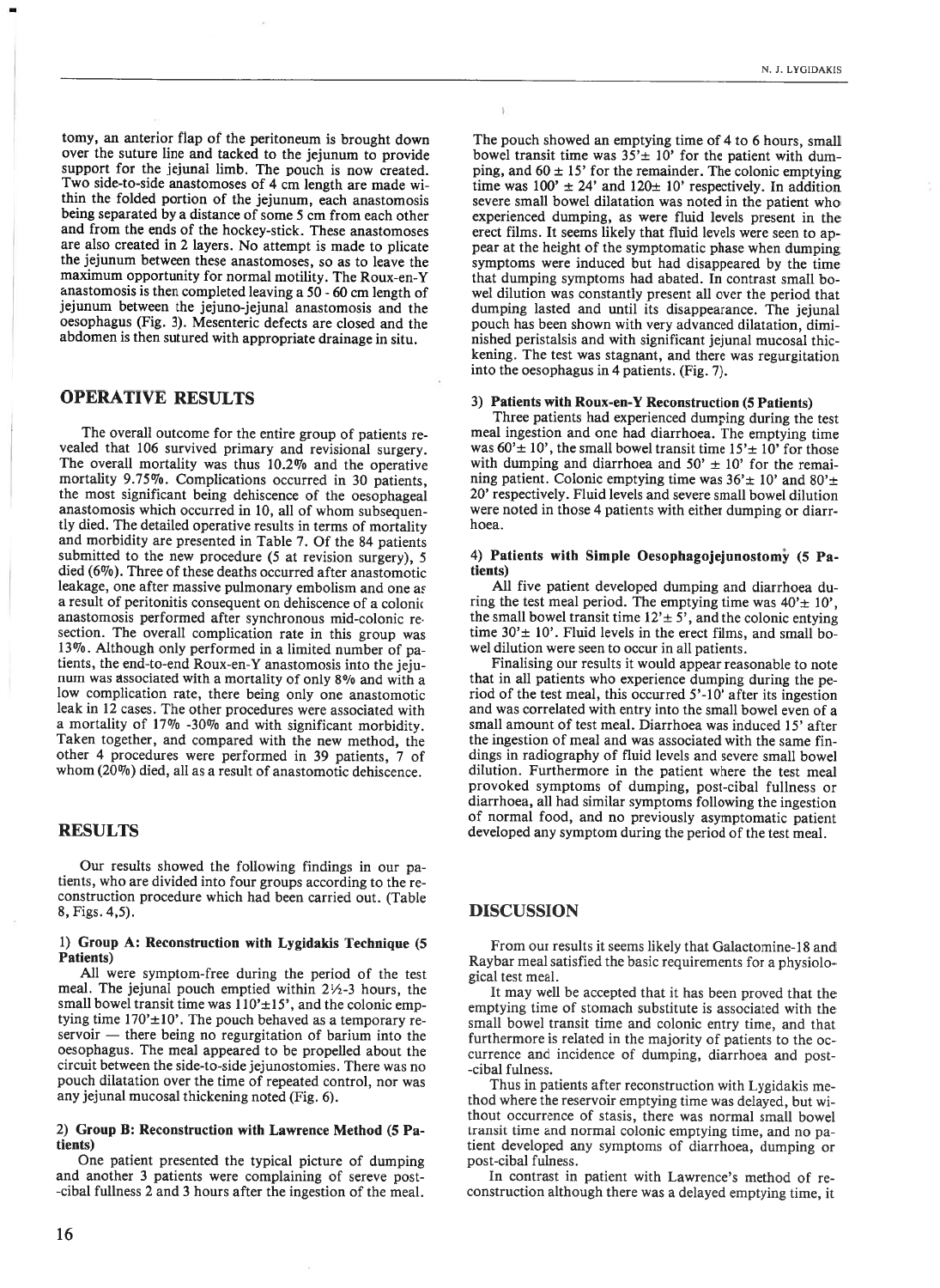$\mathbb{C}$ 

#### COMPLICATION RATE AND MORTALITY IN 118 PATIENTS WHO UNDERWENT, AFEER TOTAL GASTRECTOMY, RECONSTRUCTION OF THE UPPER G.I. CONTINUITY WITH DIFFERENT METHODS, INCLUDING PATIENTS WHO WERE SUBMITEED TO REVISIONAL SURGERY

| Procedure             | N?<br>Pts. | N?<br>Ops. | Pulmonary<br>Embolism | Anastomotic<br>Leak | Colonic<br>Leak  | Wound<br>Infection | Subphrenic<br>Abscess | Resp.<br>Infec. | <b>DVT</b>   | Op.<br>Mort. % |
|-----------------------|------------|------------|-----------------------|---------------------|------------------|--------------------|-----------------------|-----------------|--------------|----------------|
| New Method            | 79         | 84         | $1*$                  | $3*$                | $1*$             | 2                  |                       | 3               | $\bf{0}$     | 6              |
| Lawrence              | 12         | 12         | $\overline{2}$        | $2*$                | $\boldsymbol{0}$ | 3                  | 0                     | $\mathbf 0$     |              | 17             |
| Roux-en-Y             | 12         | 12         |                       | $1*$                | $\bf{0}$         | $\overline{2}$     | 0                     | 0               | $\bf{0}$     | 8              |
| Oesophagojejunostomy  | 10         | 10         | $\bf{0}$              | $3*$                | $\bf{0}$         | $\overline{2}$     | 0                     | 0               |              | 30             |
| Oesophagoduodenostomy | 5          | 5          | 0                     | $1*$                | $\mathbf 0$      |                    | 0                     | $\mathbf 0$     | $\mathbf{0}$ | 20             |
| <b>TOTAL</b>          | 118        | 123        | $1(1^*)$              | $10*$               | $1*$             | 10                 |                       | 3               | 2            | 9.75           |

\* Complication leading to death

#### TABLE 8

### LATE COMPLICATIONS AFEER TOTAL GASTRECTOMY FOR DIFFERENT METHODS OF RECONSTRUCTION CLINICAL ASSESSMENT OF SURVIVORS ONE YEARS AFTER OPERATION

|                                |             | Significant<br>Post-op. |                                     | Predominant Post-op.<br>Complaint |                        |                      |                   |
|--------------------------------|-------------|-------------------------|-------------------------------------|-----------------------------------|------------------------|----------------------|-------------------|
|                                | No.<br>Pts. | Symptoms<br>No.         | Dumping                             | Regurgi-<br>tation                | Post-cibal<br>Fullness | Diarrhoea            | Return to<br>Work |
| New method                     | 74          | 5                       | $\bf{0}$                            | 2<br>mild                         | mild                   | $\mathbf{2}$<br>mild | 61 (82%)          |
| Lawrence                       | 10          | 6                       | $\overline{2}$                      | 3                                 | 8                      | 1                    | $3(30\%)$         |
| Roux-en-Y                      | 11          | 6                       | $-185\%$<br>$\overline{\mathbf{4}}$ | $\overline{c}$                    | 2                      | 4                    | $\mathbf{0}$      |
| Simple<br>oesophagojejunostomy | 7           | 7                       | $\overline{4}$                      | 5                                 | $\mathbf{1}$           |                      | $\mathbf{0}$      |
| Oesophagoduodenostomy          | 4           | 4                       | 3                                   | 4                                 | 1                      | 1                    | $\mathbf{0}$      |
| <b>TOTAL</b>                   | 106         | 28                      | 13                                  | 16                                | 13                     | 9                    | 64 (60%)          |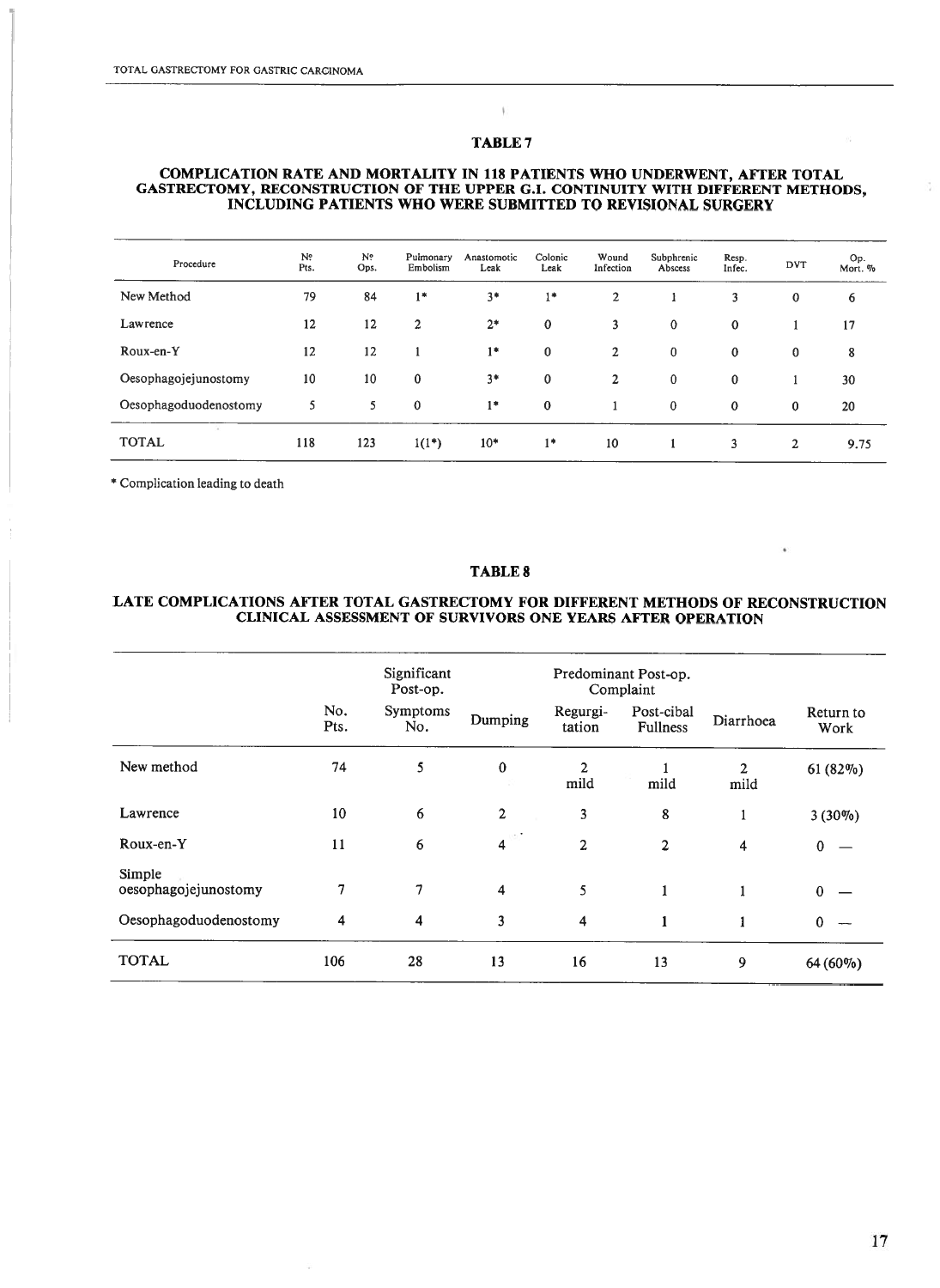

FIG. 4. — Mean weight changes after different reconstructive pro cedures following total gastrectomy. The pre-illness weight is taken from the history. Weight pre-operatively and at intervais post -operatively is measured.



FIG. 5 — Mean weight changes before illness, before initial opera tion, after operation and then one and two years after revisional surgery using the method of Lygidakis in 5 patients operated upon initially by Laurence or oesophagojejunostomy procedures (see text). Pre-illness weight is calculated from the historical weight ob tained from the patient at interview.

FIG. <sup>6</sup> — Barium meal appearance after reconstruction using the new technique one year after surgery. The film is taken <sup>2</sup> hours after administration of Barium showing ordered emptying and there is no pouch dilatation.

FIG. <sup>7</sup> — Barium meal study obtained one year after surgery in <sup>a</sup> patient with <sup>a</sup> Lawrence type reconstruction. Note that there is pouch dilatation, coarse mucosal folds and that emptying is occurring in <sup>a</sup> precipitate manner.